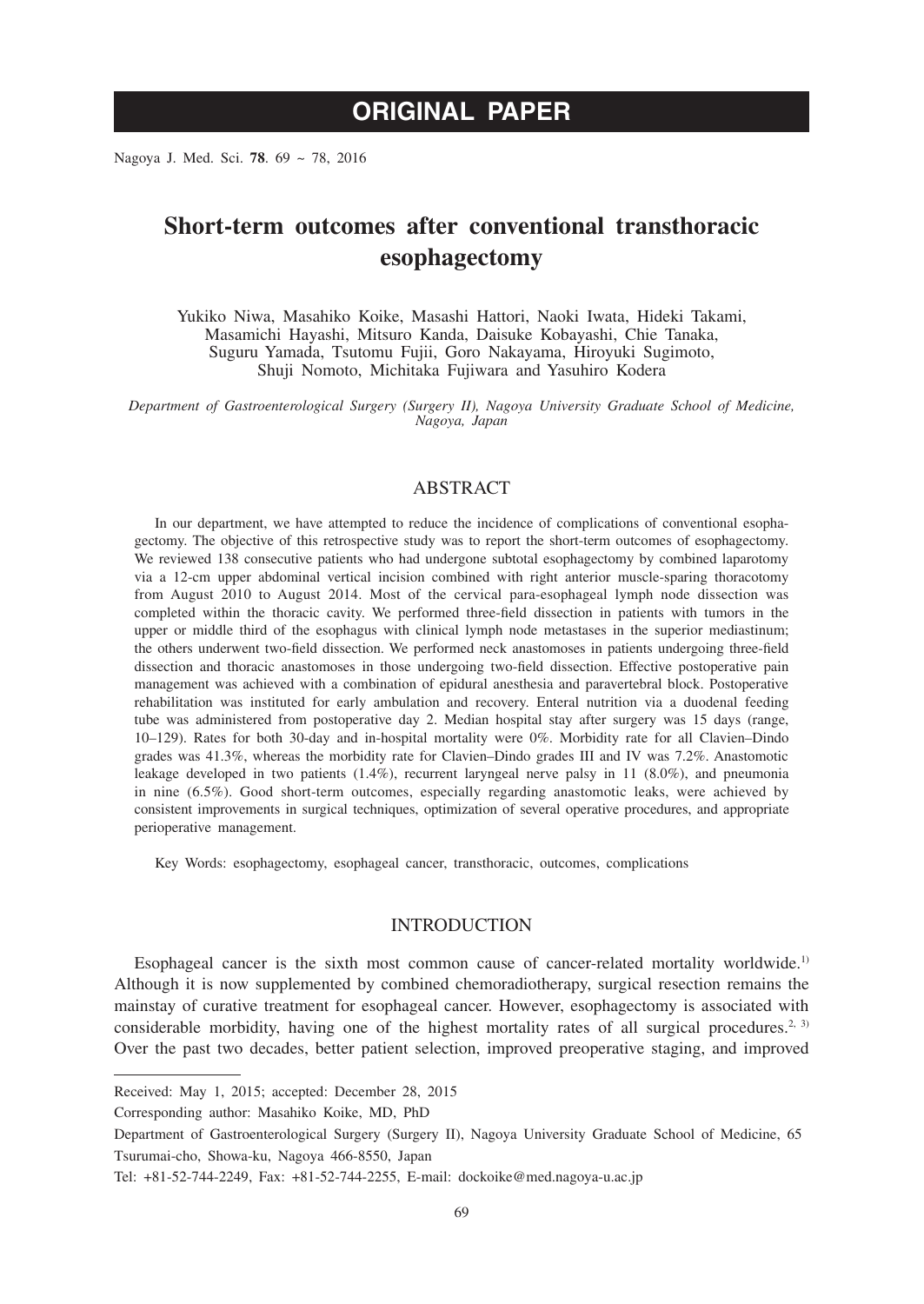perioperative care have resulted in a reduction in postoperative mortality.3) Moreover, enhanced recovery after surgery programs that aim to accelerate functional recovery have proven effective after esophagectomy, resulting in reductions in morbidity, mortality, and length of hospital stay. $4.5$ 

In our department, we have made ongoing efforts to reduce the invasiveness of the procedure by improving the surgical techniques, optimizing the operative procedure, and improving preoperative treatment for conventional subtotal esophagectomy, which we perform by combined laparotomy and thoracotomy. These changes have reduced the incidence and severity of complications. In the present retrospective study, we report the short-term outcomes of conventional esophagectomy at our department.

## **METHODS**

#### *Patients*

We retrospectively reviewed 194 consecutive patients who had undergone subtotal esophagectomy by combined laparotomy and thoracotomy from August 2010 to August 2014, that is, before the introduction of thoracoscopic esophagectomy, in the Department of Gastroenterological Surgery (Surgery II) of Nagoya University Graduate School of Medicine. The study included 138 patients in whom esophagogastric anastomoses had been achieved by gastric conduit reconstruction and who had undergone typical lymph node dissection. The patients in whom the jejunum was used for esophageal reconstruction (32 patients) and those in whom partial lymph node dissection had been performed (10 patients) were excluded. Patients who had undergone additional procedures such as laryngectomy or pharyngectomy (four patients) and those who had undergone R2 resection (10 patients) were also excluded. The institutional review board of our institution approved this study.

Clinicopathological, perioperative, and intraoperative data were obtained from patient medical records. The tumors were staged according to the seventh edition of the Union for International Cancer Control TNM staging system.<sup>6)</sup>

#### *Preoperative treatment*

Most patients with clinical stage IB, II, and III (excluding T4) disease received neoadjuvant chemotherapy regimen with standard-dose cisplatin + 5-fluorouracil (5-FU) (cisplatin 80 mg/  $m<sup>2</sup>$  on days 1 and 29, plus 5-FU 800 mg/m<sup>2</sup> on days 1–5 and 29–33), whereas some patients with clinical stage III disease received at our department's trial protocol comprising cisplatin + S-1 (cisplatin 60 mg/m<sup>2</sup> on days 8 and 43, plus S-1 40–60 mg according to the patient's body surface area on days 1–21 and 36–56). Patients with locally advanced clinical T4 tumors that were considered marginally resectable received a chemoradiotherapy regimen of concurrent 40 Gy radiation to the main tumor and chemotherapy (cisplatin  $70 \text{ mg/m}^2$  on days 1 and 29 plus 5-FU 700 mg/m<sup>2</sup> on days 1–4 and 29–32).

### *Operative procedures and indications*

Patients with tumors in the upper third of the esophagus or in the lower or middle thirds of the esophagus with clinical lymph node metastases in the superior mediastinum underwent three-field dissection, whereas those with tumors in the lower or middle thirds of the esophagus without clinical lymph node metastases in the superior mediastinum and those with tumors in upper thirds underwent two-field dissection. Of note, in our department two-field dissection does include dissection of the cervical para-esophageal nodes. Because surgical techniques for cervicothoracic lymph node dissection have improved, the cervical para-esophageal nodes were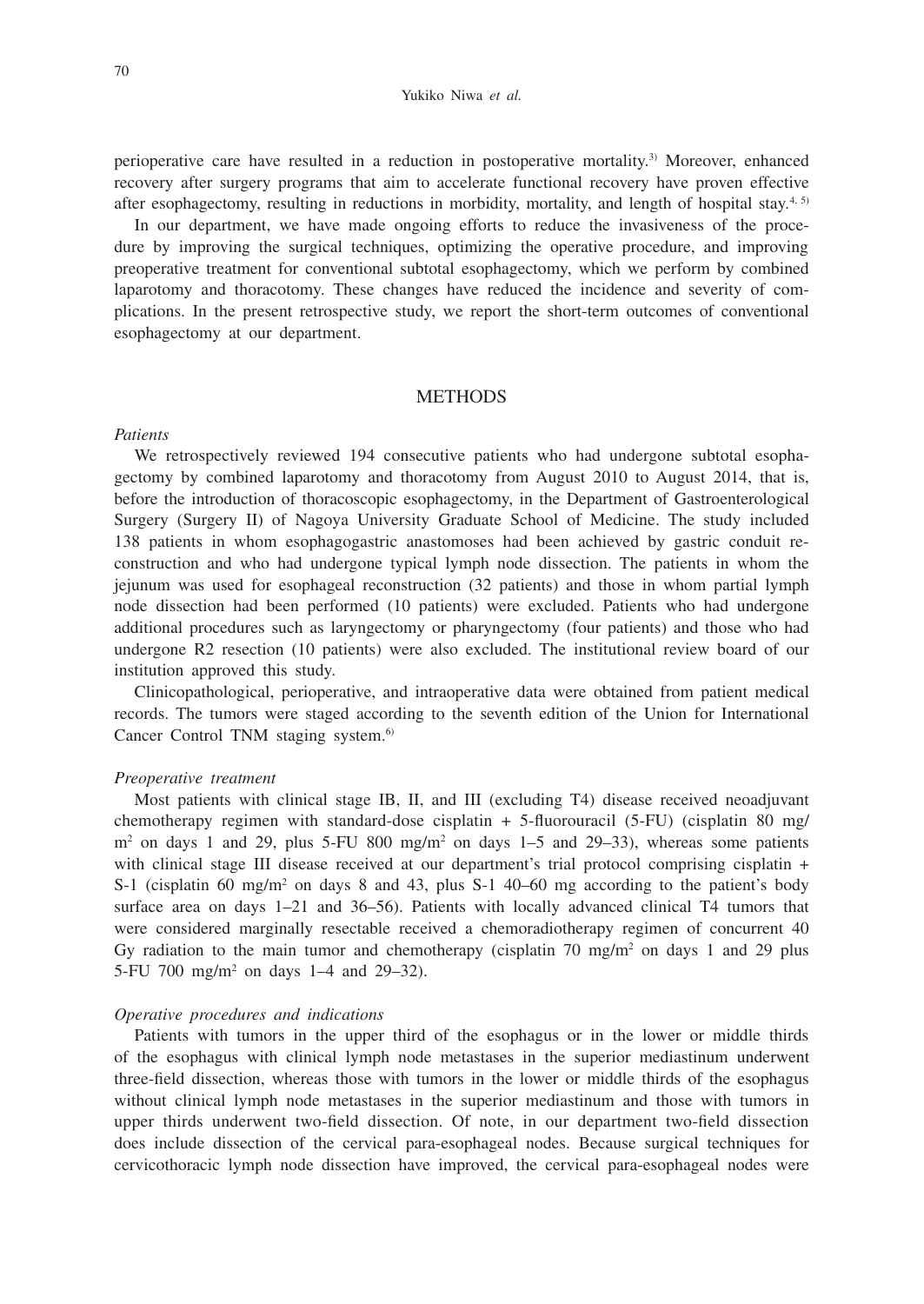

- **Fig. 1** Intraoperative photograph from the cervical incision after completion of lymph node dissection in the thoracic cavity. White arrowheads indicate the right laryngeal recurrent nerve.
	- A: The right side. The inferior pole of the right thyroid lobe is lifted to show the entry of the recurrent laryngeal nerve into the larynx. A surgical clip was placed at the superior end of lymph node dissection from the thoracic cavity (black arrowheads indicate surgical clip).
	- B: The left side. There is only a little fatty tissue remaining anterior to the trachea (enclosed by a dotted line).

almost dissected thorough an intrathoracic approach. The photographs in Fig. 1A and B are taken from the right and left cervical incisions, respectively, after lymph node dissection in the thoracic cavity has been performed. They show that no tissue remains along the right laryngeal recurrent nerve or the cervical paratracheal region on the right side (Fig. 1A) and that the left cervical para-esophageal lymph node dissection is almost complete, only a small amount of fatty tissue remaining anterior to the trachea (Fig. 1B). The wider range of lymphadenectomy, especially in the cervical region, made possible through a thoracic approach enabled omission of the conventional cervical incision, thus reducing invasiveness and pain. Hence, the difference between three-field and two-field dissection is that bilateral dissection of the supraclavicular lymph nodes was not performed during two-field dissection. Patients undergoing three-field dissection underwent neck anastomosis whereas those undergoing two-field dissection underwent thoracic anastomosis.

In an attempt to reduce procedure-related pain, subtotal esophagectomy was performed with right anterior muscle-sparing thoracotomy<sup>7)</sup> in the fourth intercostal space accompanied by an anterior axial incision and laparotomy with a 12-cm upper abdominal vertical incision. Esophageal reconstruction consisted of creation of a gastric tube using a rounded and linear stapling device along the greater curvature. We believe that the resultant longer gastric conduit enables creation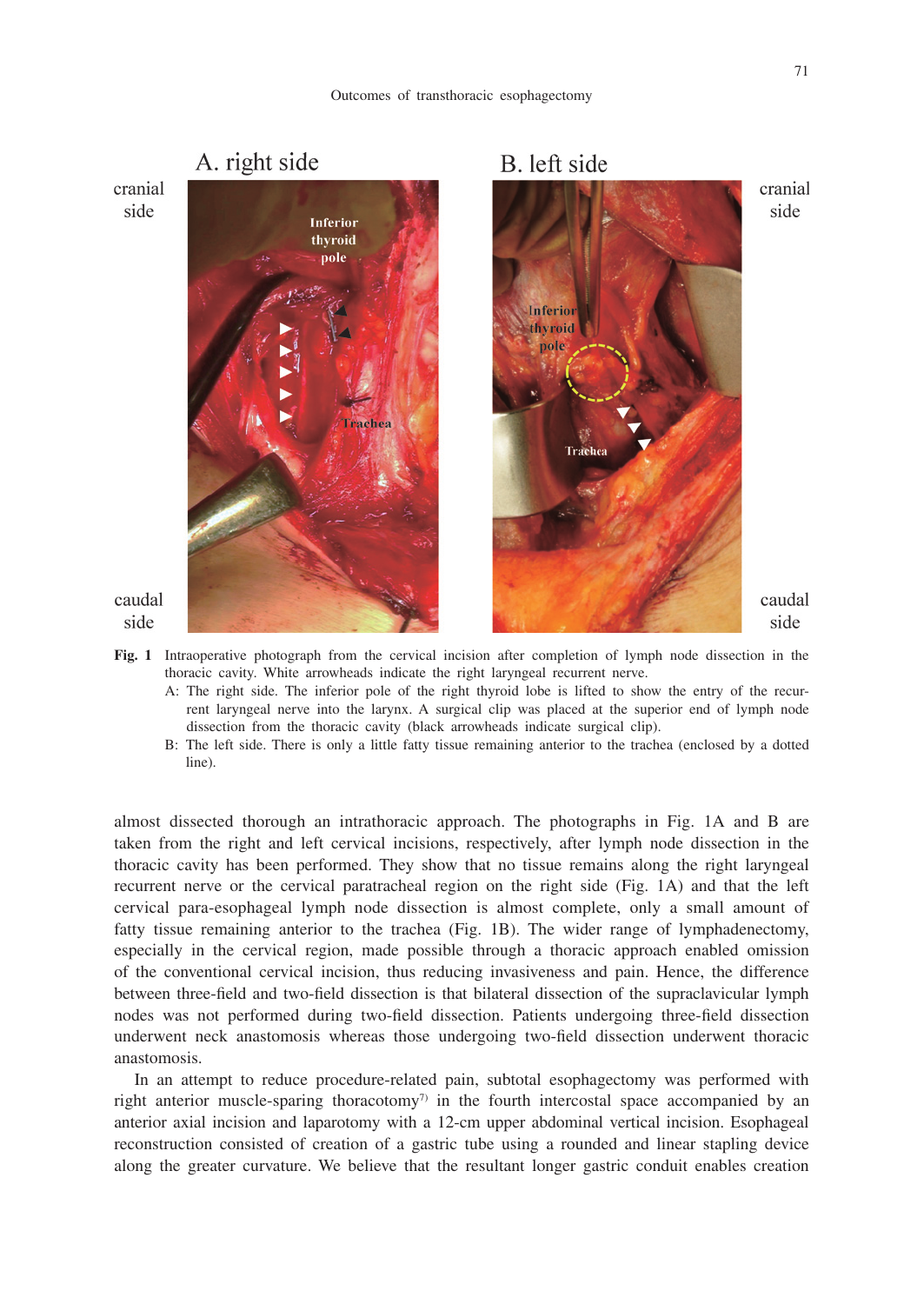of an esophagogastric anastomosis not at the extreme tip of the gastric conduit but lower, where a more abundant blood supply is available for the anastomosis site. Esophagogastric anastomosis was performed by end-to-side anastomosis using a conventional circular stapling device. Pyloroplasty was also performed. A jejunostomy feeding tube was placed in the duodenum (duodenostomy) both to provide nutrition and prevent postoperative ileus.<sup>8)</sup> One 15-F Blake drain (Ethicon, Somerville, NJ, USA) was inserted from the right to the left thoracic cavity across the posterior mediastinum to evacuate bilateral pleural effusions.<sup>9)</sup>

#### *Perioperative management*

Methylprednisolone (250 mg) in saline was administered 2 hours before surgery to reduce the perioperative systemic inflammatory response. For postoperative pain management before April 2013, two epidural anesthesia catheters were inserted for the thoracic and abdominal wounds, whereas after May 2013 one epidural anesthesia catheter was inserted for the abdominal wound and continuous paravertebral block anesthesia administered for the thoracic wound.<sup>10)</sup> Postoperative rehabilitation by physical therapists was introduced in 2012 to promote early ambulation and recovery. Nutrients were routinely administered via a duodenal feeding tube to all patients throughout the study period, starting on postoperative day 2 and continuing until the day of discharge. After discharge, home infusion therapy was continued for a few months to maintain adequate nutrition. Detailed descriptions of the clinical pathway for esophagectomy currently followed in our department are shown in Table 1.

| Table 1 Clinical pathway for esophagectomy in our department |  |  |
|--------------------------------------------------------------|--|--|
|--------------------------------------------------------------|--|--|

| Day              |                                                                                                                          |  |  |
|------------------|--------------------------------------------------------------------------------------------------------------------------|--|--|
| POD 0            | Direct transfer from operation room to ICU                                                                               |  |  |
|                  | Kept intubated in ICU                                                                                                    |  |  |
|                  | Bed rest                                                                                                                 |  |  |
|                  | Continuation of paravertebral block and epidural anesthesia                                                              |  |  |
|                  | Continuation of chest tube management (suction 10 cm H20)                                                                |  |  |
|                  | Nasogastric decompression                                                                                                |  |  |
|                  | Initiation of PPI                                                                                                        |  |  |
| POD <sub>1</sub> | Extubation                                                                                                               |  |  |
|                  | Transfer to ward                                                                                                         |  |  |
|                  | Initiation of early mobilization                                                                                         |  |  |
|                  | Continuation of chest tube management (water seal drainage)                                                              |  |  |
| POD <sub>2</sub> | Removal of nasogastric tube                                                                                              |  |  |
|                  | Initiation of enteral tube feeding                                                                                       |  |  |
| POD <sub>3</sub> | Gradual increase in enteral tube feeding                                                                                 |  |  |
|                  | Gradual decrease in parental nutrition                                                                                   |  |  |
| POD <sub>4</sub> | Discontinuation of antibiotic prophylaxis (cefmetazole sodium)                                                           |  |  |
| POD <sub>5</sub> | Removal of central venous catheter                                                                                       |  |  |
| POD <sub>7</sub> | Removal of chest tube, epidural catheter, paravertebral block catheter and urinary<br>catheter Initiation of oral intake |  |  |
| POD 10-14        | Discharge from hospital                                                                                                  |  |  |

POD, postoperative day; ICU, intensive care unit; PPI, proton pump inhibitor.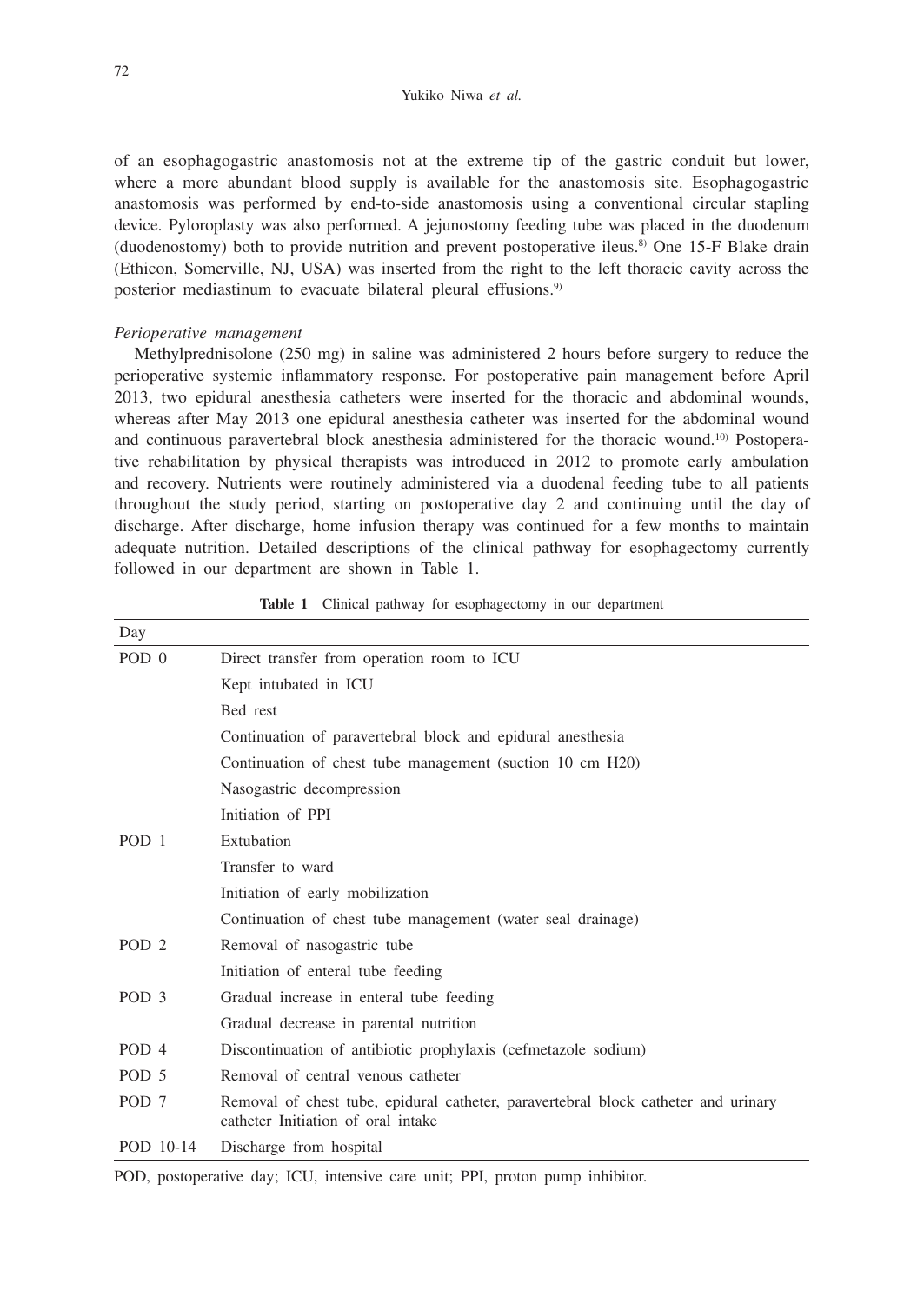## 73

#### *Definitions of complications*

Pneumonia was diagnosed by clinical suspicion of a respiratory infection, usually with associated fever, or a new or progressive infiltrate on chest X-ray films or CT scan. Recurrent laryngeal nerve palsy was diagnosed by fiberoptic laryngoscope examination by an otorhinolaryngologist of patients with hoarseness on postoperative day 3. The severity of postoperative complications was classified using the Clavien–Dindo classification.<sup>11)</sup>

## **RESULTS**

Relevant clinical and pathological characteristics are listed in Table 2. There were 116 men and 22 women, with a median age of 66 years (range, 44–84 years). The histology was squamous cell carcinoma in 126 patients  $(91\%)$  and adenocarcinoma in 10 (7%); the others were malignant melanoma and basaloid squamous cell carcinoma. Sixty-eight patients (48%) had comorbidities. Eighty-eight patients (64%) received preoperative treatment. Neoadjuvant chemotherapy was administered to 72 patients and neoadjuvant chemoradiotherapy to 16 patients.

| Variables                  |                           | $N = 138$     |
|----------------------------|---------------------------|---------------|
| Age, median (range; years) |                           | $66(44 - 84)$ |
| <b>Sex</b>                 | Male                      | 116 (84%)     |
|                            | Female                    | 22(16%)       |
| Smoker (preoperative)      | Yes                       | 75 (54%)      |
|                            | N <sub>0</sub>            | 63 (46%)      |
| Tumor location             | Upper thoracic esophagus  | 18 (13%)      |
|                            | Middle thoracic esophagus | 76 (55%)      |
|                            | Lower thoracic esophagus  | 44 (32%)      |
| Histology type             | Squamous cell carcinoma   | 126 (91%)     |
|                            | Adenocarcinoma            | 10(7%)        |
|                            | Other                     | 2(2%)         |
| Comorbidity                | Hypertension              | 65 (47%)      |
|                            | Diabetes mellitus         | 18 (13%)      |
|                            | Heart disease             | 12 $(9%)$     |
|                            | <b>COPD</b>               | 4 $(3%)$      |
| ASA score                  | ASA 1                     | 70 $(51\%)$   |
|                            | ASA 2                     | 52 (38%)      |
|                            | ASA 3                     | 16 $(12%)$    |
| Clinical T stage           | T1                        | 48 (34%)      |
|                            | T <sub>2</sub>            | 11 $(8%)$     |
|                            | T <sub>3</sub>            | 78 (57%)      |
|                            | T <sub>4</sub>            | 1 $(1%)$      |

**Table 2** Relevant clinical and pathological characteristics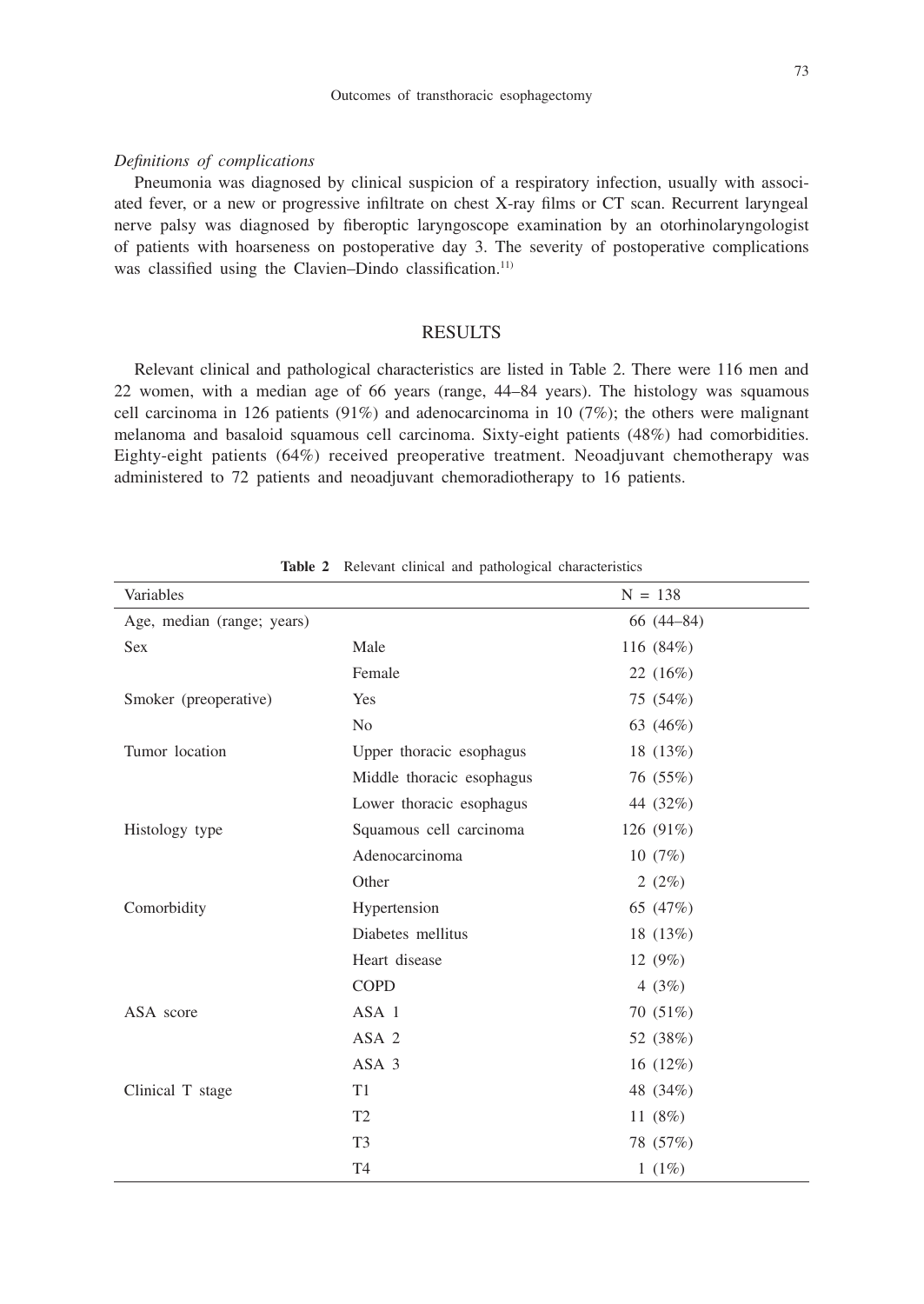| Clinical N stage       | N <sub>0</sub>    | 55 (40%)    |
|------------------------|-------------------|-------------|
|                        | N1                | 49 (35%)    |
|                        | N <sub>2</sub>    | 30 $(22%)$  |
|                        | N <sub>3</sub>    | 4 $(3%)$    |
| Clinical M stage       | M <sub>0</sub>    | 132 (96%)   |
|                        | M1                | 5 $(4%)$    |
| Preoperative treatment | Yes               | 88 (64%)    |
|                        | Chemotherapy      | 72 (52%)    |
|                        | Chemoradiotherapy | 16 $(11\%)$ |
|                        | No                | 50 (36%)    |

Data are presented as n (%). COPD, chronic obstructive pulmonary disease; ASA, American Society of Anesthesiologists.

Intraoperative details are presented in Table 3. The median operative time was 476 min (range, 310–682) and the median blood loss 434 mL (range, 67–1370). Cervical, mediastinal and abdominal lymph node dissection was performed in all patients. The commonest reconstruction procedure (63%) was gastric tube conduit reconstruction via a posterior mediastinal route with an esophagogastric anastomosis performed in the thoracic cavity. The median number of lymph nodes retrieved was 46.5 (range, 12–102).

| <b>Table 3</b> Intraoperative variables               |                |  |  |
|-------------------------------------------------------|----------------|--|--|
| Operative time (min), median (range)                  | 476 (310–682)  |  |  |
| Blood loss (mL), median (range)                       | 434 (67-1370)  |  |  |
| Field of lymph node dissection, $n(\%)$               |                |  |  |
| Three-field; cervical, mediastinal and abdominal      | 50 (36%)       |  |  |
| Two-field; mediastinal and abdominal                  | 88 (64%)       |  |  |
| Level of anastomosis, $n(\%)$                         |                |  |  |
| Cervical                                              | 51 (37%)       |  |  |
| <b>Thoracic</b>                                       | 87 (63%)       |  |  |
| Reconstruction route, $n(\%)$                         |                |  |  |
| Posterior mediastinal                                 | 106(77%)       |  |  |
| Retrosternal                                          | 32 (23%)       |  |  |
| Total number of lymph nodes retrieved, median (range) | $46.5(12-102)$ |  |  |

| Short-term outcomes are listed in Table 4. The median length of stay in the ICU was 1 day              |
|--------------------------------------------------------------------------------------------------------|
| (range, 1–8), the median time to ambulation 2 days (range, 1–9), and the median hospital stay          |
| after surgery 15 days (range, $10-129$ ). Rates for both 30-day and in-hospital mortality were $0\%$ . |
| Morbidity of any Clavien–Dindo grade occurred in 41.3% of patients and of Clavien–Dindo                |
| grades III and IV in 7.2%. The most common complication was arrhythmia $(18.8\%)$ . Recurrent          |

 $\overline{a}$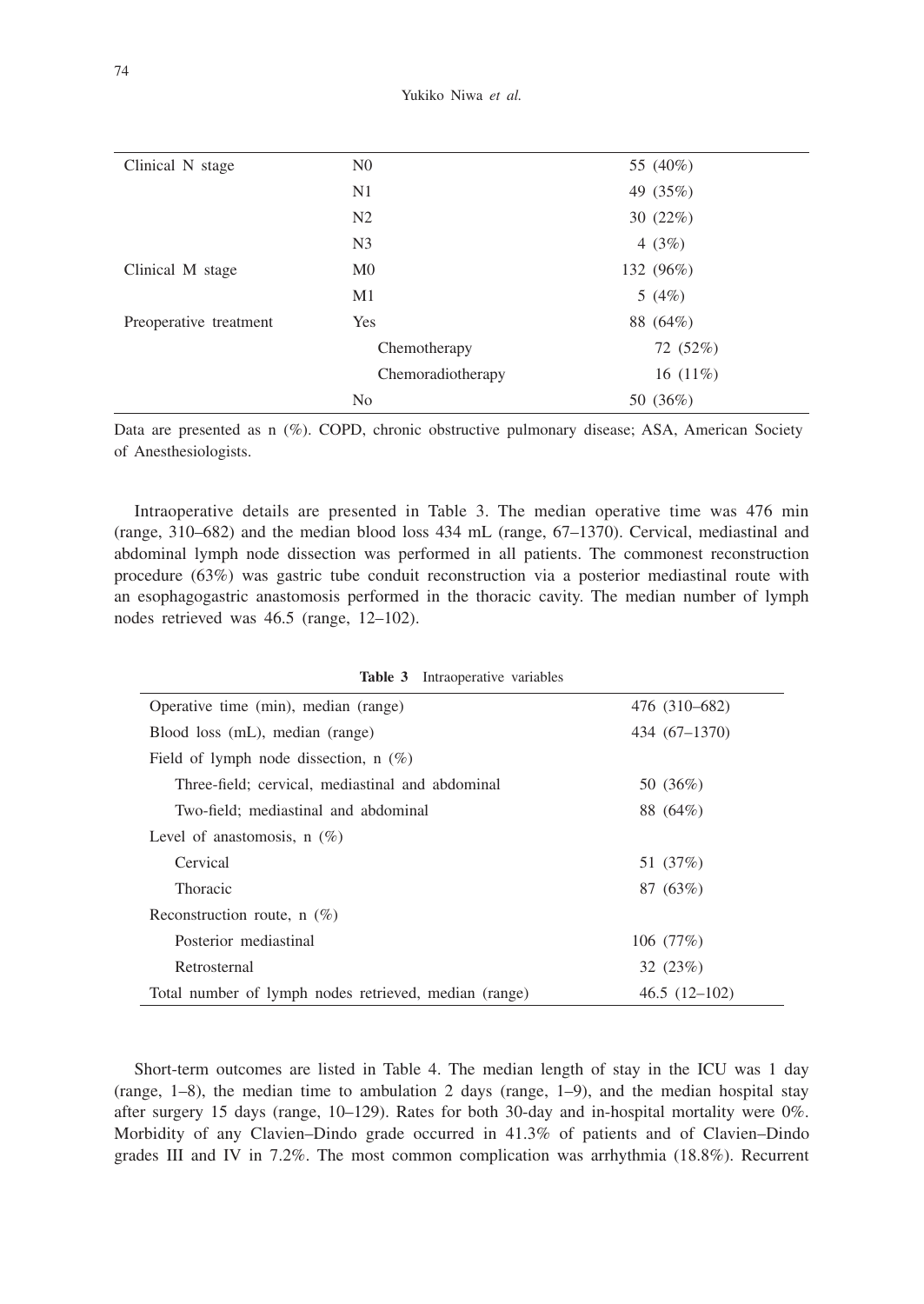laryngeal nerve palsy developed in 11 patients (8.0%) and was permanent in two of them (1.4%). Pneumonia developed in nine patients (6.5%). The incidence of pneumonia did not differ significantly between the two-field dissection and three-field dissection groups (7.9% vs. 4.0%, respectively;  $p = 0.696$ ). Anastomotic leakage developed in two patients  $(1.4\%)$ , one of whom was treated conservatively whereas the other needed bedside intervention.

| Days in ICU, median (range)                        | $1(1-8)$       |                   |
|----------------------------------------------------|----------------|-------------------|
| First ambulatory day (days), median (range)        | $2(1-9)$       |                   |
| Hospital stay after surgery (days), median (range) | $15(10-129)$   |                   |
|                                                    |                |                   |
| Mortality rate, $n$ (%)                            |                |                   |
| 30-day mortality                                   | $\overline{0}$ |                   |
| In-hospital mortality                              | $\overline{0}$ |                   |
|                                                    | CD All Grades  | CD Grade $\geq$ 3 |
| Morbidity rates, $n$ (%)                           | 57 (41.3%)     | $10(7.2\%)$       |
| Anastomotic leak                                   | 2 $(1.4\%)$    | $1(0.7\%)$        |
| Chyle leakage                                      | $3(2.2\%)$     | $1(0.7\%)$        |
| Pneumonia                                          | $9(6.5\%)$     | $3(2.2\%)$        |
| Recurrent laryngeal nerve injury                   | 11 $(8.0\%)$   | 2 $(1.4\%)$       |
| Tracheal necrosis                                  | $1(0.7\%)$     | $1(0.7\%)$        |
| Surgical site infection                            | 6 $(4.3\%)$    | $1(0.7\%)$        |
| Arrhythmia                                         | 26 (18.8%)     | $1(0.7\%)$        |

**Table 4** Short-term outcomes

ICU, intensive care unit; CD, Clavien-Dindo classification.

# DISCUSSION

In our study, the mortality rate for conventional esophagectomy was 0% and the rate of severe morbidity 7.2%; thus, the outcomes were exemplary and superior to what has previously been reported.<sup>12-17)</sup> Our good short-term outcomes are presumably attributable to consistent improvements in surgical techniques, optimization of several operative procedures, and appropriate perioperative management by a team consisting of a wide range of experts.

Anastomotic leakage developed in two patients (1.4%) in this study, which is an excellent result compared with those of previous reports.12, 15-19) We believe that the low rate of anastomotic leakage was influenced not only by surgical expertise but also by the optimal operative procedure performed. No patients who underwent thoracic anastomosis developed anastomotic leakage in. In our department, the rate of thoracic anastomosis, which was the most frequent site of anastomosis, was 63%. However, selection of the anastomosis site is controversial.<sup>20-23</sup> Anastomotic leakage from a thoracic anastomosis is a life-threatening complication, because of the risk of subsequent development of a pyothorax, fistula between the gastric conduit and lung, or sepsis. Thoracic anastomosis has three advantages. First, the lower anastomotic site on the greater curvature of the stomach provides a blood supply for the anastomotic site. Second, tension at the anastomotic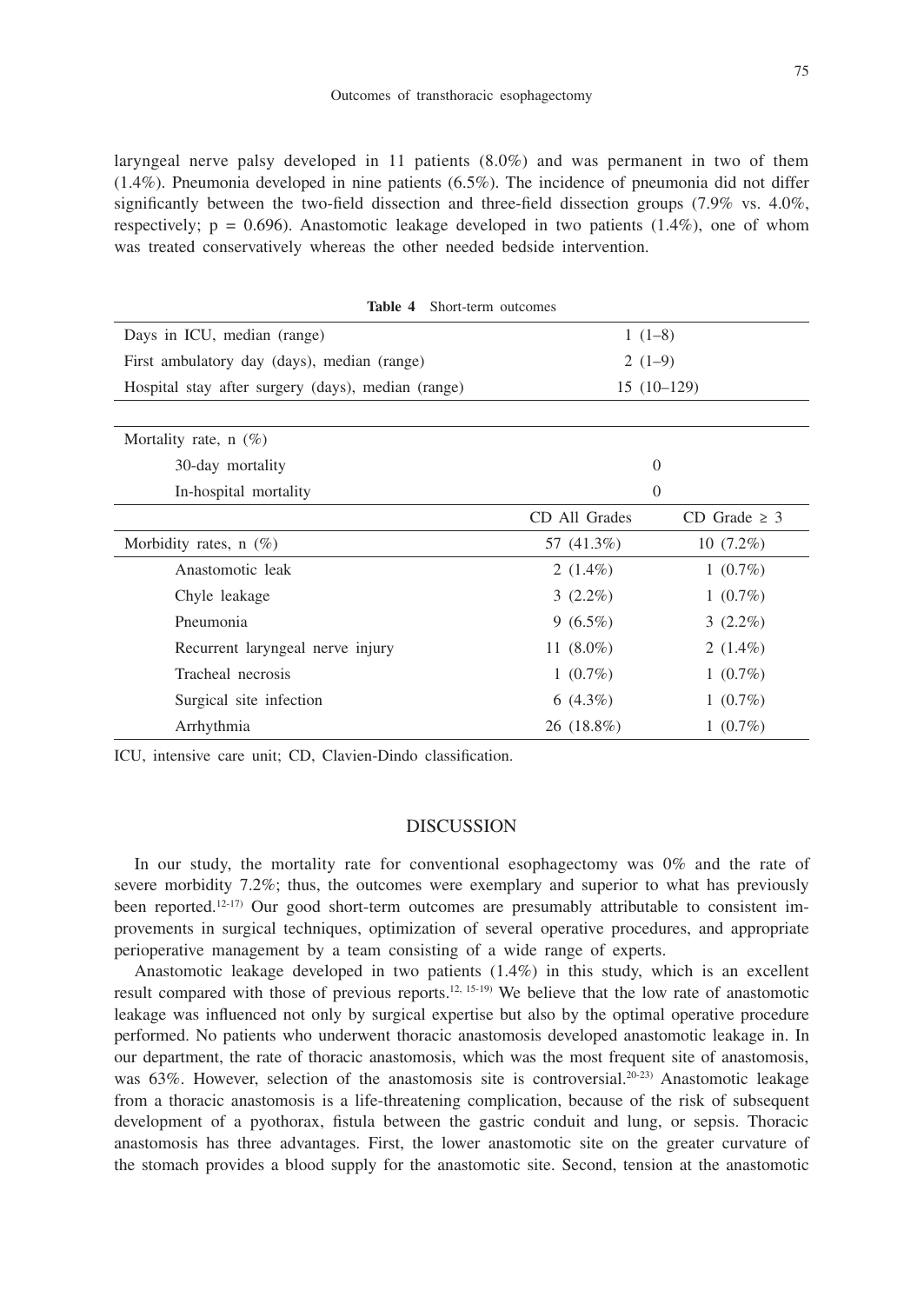site is minimized. Third, the gastric tube conduit is not placed through the thoracic inlet, the anatomy of which varies between individuals resulting in a narrow inlet occasionally compressing the gastric tube conduit. Because we consider that these advantages are of paramount importance in formulating the surgical strategy, our first choice is thoracic anastomosis via the posterior mediastinal route. Moreover, dissection of the cervical para-esophageal lymph nodes enables construction of a thoracic anastomosis, which contributes to the reduced rate of anastomotic leakage. We need to put more effort into reducing anastomotic leakage to zero in patients with cervical anastomoses.

Pneumonia developed in nine patients (6.5%) in this study, a rate that is substantially lower than previously reported.<sup>13, 16-18, 24-26</sup> Our low rate of pneumonia can be attributed to optimization of the operative procedure (muscle-sparing thoracotomy and a minimal upper abdominal vertical incision); improvement in surgical technique (the omission of a cervical incision for middle and lower third esophageal cancers); and good perioperative management (adequate pain management for both thoracic and abdominal wounds enabled early ambulation, coughing, and expectoration of secretions). Only five patients (3.6%) in this study needed bedside bronchoscopy for tracheobronchial toilet.

Recurrent laryngeal nerve palsy developed in 11 patients (8.0%) in this study. Of these 11 patients, eight had undergone neck anastomosis. This outcome is more or less the same as previously reported.15, 16, 24, 27) Although the rate of permanent recurrent laryngeal nerve palsy was only 1.4%, which is low, transient laryngeal nerve palsy adversely affects postoperative recovery by impairing the laryngeal cough reflex and expectoration, potentially resulting in atelectasis or aspiration pneumonia. Transient recurrent laryngeal nerve palsy may have affected the incidence of pulmonary complications in this study. We believe that recurrent laryngeal nerve palsy was caused by excessive stress and traction from pulling the esophagus from the thoracic cavity to the neck operative field or during the use of the circular stapler to perform the anastomotic procedure in the neck. Further effort is needed to reduce the incidence of recurrent laryngeal nerve palsy caused by neck manipulation.

A recent meta-analysis of thoracoscopic esophagectomy versus open esophagectomy28) and a review<sup>29)</sup> have both found that thoracoscopic esophagectomy has benefits regarding length of hospital stay. The length of hospital stay in this study was a little longer than previously reported.13, 14, 17, 18, 24-26, 30-32) We consider that reduction in complications and adequate perioperative pain management shortened the ambulation time and hospital stay. We introduced thoracoscopic esophagectomy to improve the operative technique by magnifying the surgical view and to enable visualization of the operative field on monitors for the purpose of education. With introduction of thoracoscopic esophagectomy, we expect to further improve short-term outcomes.

Finally, this study has several limitations, namely its retrospective nature and small sample size. These limitations should be considered when interpreting our results.

In conclusion, we believe our good short-term outcomes for conventional esophagectomy, especially regarding anastomotic leaks, were achieved by improvements in surgical techniques, optimization of several operative procedures, and appropriate perioperative management.

# Conflict of Interest Statement

The authors have no conflicts of interest.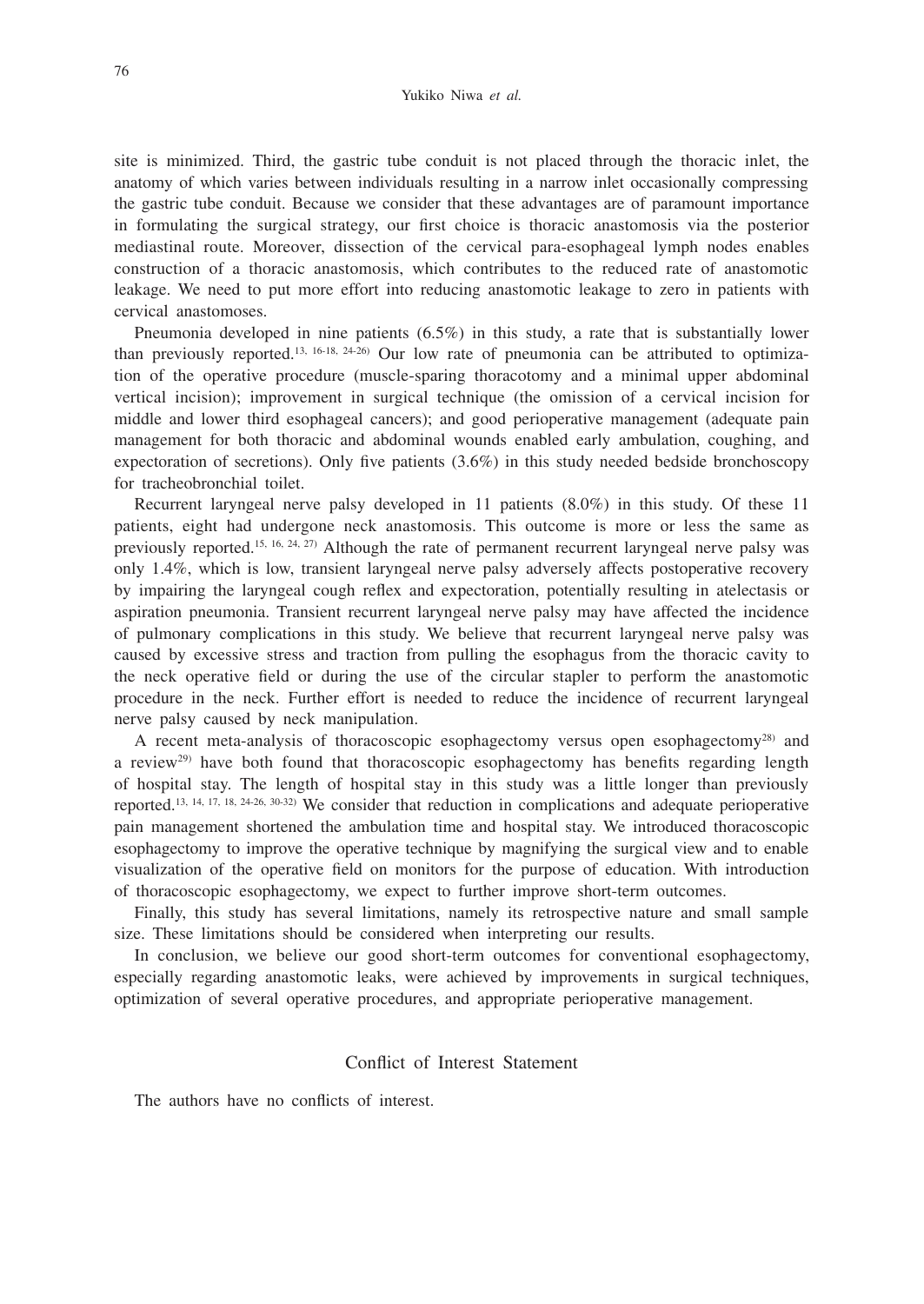## **REFERENCES**

- 1) Jemal A, Bray F, Center MM, Ferlay J, Ward E, Forman D. Global cancer statistics. *CA Cancer J Clin*, 2011; 61: 69–90.
- 2) Schieman C, Wigle DA, Deschamps C, Nichols Iii FC, Cassivi SD, Shen KR, Allen MS. Patterns of operative mortality following esophagectomy. *Dis Esophagus*, 2012; 25: 645–651.
- 3) Jamieson GG, Mathew G, Ludemann R, Wayman J, Myers JC, Devitt PG. Postoperative mortality following oesophagectomy and problems in reporting its rate. *Br J Surg*, 2004; 91: 943–947.
- 4) Findlay JM, Gillies RS, Millo J, Sgromo B, Marshall RE, Maynard ND. Enhanced recovery for esophagectomy: a systematic review and evidence-based guidelines. *Ann Surg*, 2014; 259: 413–431.
- 5) Findlay JM, Tustian E, Millo J, Klucniks A, Sgromo B, Marshall RE, Gillies RS, Middleton MR, Maynard ND. The effect of formalizing enhanced recovery after esophagectomy with a protocol. *Dis Esophagus*, 2014.
- 6) Sobin LH, Gospodarowicz MK, Wittekind C. TNM classification of malignant tumours, 2011, Wiley. com.
- 7) Miyata K, Fukaya M, Itatsu K, Abe T, Nagino M. Muscle sparing thoracotomy for esophageal cancer: a comparison with posterolateral thoracotomy. *Surg Today*, 2015: 1–8.
- 8) Oya H, Koike M, Iwata N, Kobayashi D, Torii K, Niwa Y, Kanda M, Tanaka C, Yamada S, Fujii T, Nakayama G, Sugimoto H, Nomoto S, Fujiwara M, Kodera Y. Feeding duodenostomy decreases the incidence of mechanical obstruction after radical esophageal cancer surgery. *World J Surg*, 2015; 39: 1105–1110.
- 9) Niwa Y, Koike M, Oya H, Iwata N, Kobayashi D, Kanda M, Tanaka C, Yamada S, Fujii T, Nakayama G, Sugimoto H, Nomoto S, Fujiwara M, Kodera Y. Method of bilateral pleural drainage by single Blake drain after esophagectomy. *World J Surg*, 2015; 39: 727–731.
- 10) Niwa Y, Koike M, Torii K, Oya H, Iwata N, Kanda M, Kobayashi D, Tanaka C, Yamada S, Fujii T, Nakayama G, Sugimoto H, Nomoto S, Fujiwara M, Kodera Y. Combination of continuous paravertebral block and epidural anesthesia in postoperative pain control after esophagectomy. *Esophagus*, 2015: 1–6.
- 11) Dindo D, Demartines N, Clavien PA. Classification of surgical complications: a new proposal with evaluation in a cohort of 6336 patients and results of a survey. *Ann Surg*, 2004; 240: 205–213.
- 12) Blencowe NS, Strong S, McNair AG, Brookes ST, Crosby T, Griffin SM, Blazeby JM. Reporting of shortterm clinical outcomes after esophagectomy: a systematic review. *Ann Surg*, 2012; 255: 658–666.
- 13) Smithers BM, Gotley DC, Martin I, Thomas JM. Comparison of the outcomes between open and minimally invasive esophagectomy. *Ann Surg*, 2007; 245: 232–240.
- 14) Pham TH, Perry KA, Dolan JP, Schipper P, Sukumar M, Sheppard BC, Hunter JG. Comparison of perioperative outcomes after combined thoracoscopic-laparoscopic esophagectomy and open Ivor-Lewis esophagectomy. *Am J Surg*, 2010; 199: 594–598.
- 15) Kinjo Y, Kurita N, Nakamura F, Okabe H, Tanaka E, Kataoka Y, Itami A, Sakai Y, Fukuhara S. Effectiveness of combined thoracoscopic-laparoscopic esophagectomy: comparison of postoperative complications and midterm oncological outcomes in patients with esophageal cancer. *Surg Endosc*, 2012; 26: 381–390.
- 16) Ichikawa H, Miyata G, Miyazaki S, Onodera K, Kamei T, Hoshida T, Kikuchi H, Kanba R, Nakano T, Akaishi T, Satomi S. Esophagectomy using a thoracoscopic approach with an open laparotomic or handassisted laparoscopic abdominal stage for esophageal cancer: analysis of survival and prognostic factors in 315 patients. *Ann Surg*, 2013; 257: 873–885.
- 17) Yatabe T, Kitagawa H, Yamashita K, Hanazaki K, Yokoyama M. Comparison of the perioperative outcome of esophagectomy by thoracoscopy in the prone position with that of thoracotomy in the lateral decubitus position. *Surg Today*, 2013; 43: 386–391.
- 18) Hong L, Zhang Y, Zhang H, Yang J, Zhao Q. The short-term outcome of three-field minimally invasive esophagectomy for Siewert type I esophagogastric junctional adenocarcinoma. *Ann Thorac Surg*, 2013; 96: 1826–1831.
- 19) Ganesamoni S, Krishnamurthy A. Three-field transthoracic versus transhiatal esophagectomy in the management of carcinoma esophagus-a single--center experience with a review of literature. *J Gastrointest Cancer*, 2014; 45: 66–73.
- 20) van Lanschot JJ, van Blankenstein M, Oei HY, Tilanus HW. Randomized comparison of prevertebral and retrosternal gastric tube reconstruction after resection of oesophageal carcinoma. *Br J Surg*, 1999; 86: 102–108.
- 21) Biere SS, Maas KW, Cuesta MA, van der Peet DL. Cervical or thoracic anastomosis after esophagectomy for cancer: a systematic review and meta-analysis. *Dig Surg*, 2011; 28: 29–35.
- 22) Klink CD, Binnebosel M, Otto J, Boehm G, von Trotha KT, Hilgers RD, Conze J, Neumann UP, Jansen M. Intrathoracic versus cervical anastomosis after resection of esophageal cancer: a matched pair analysis